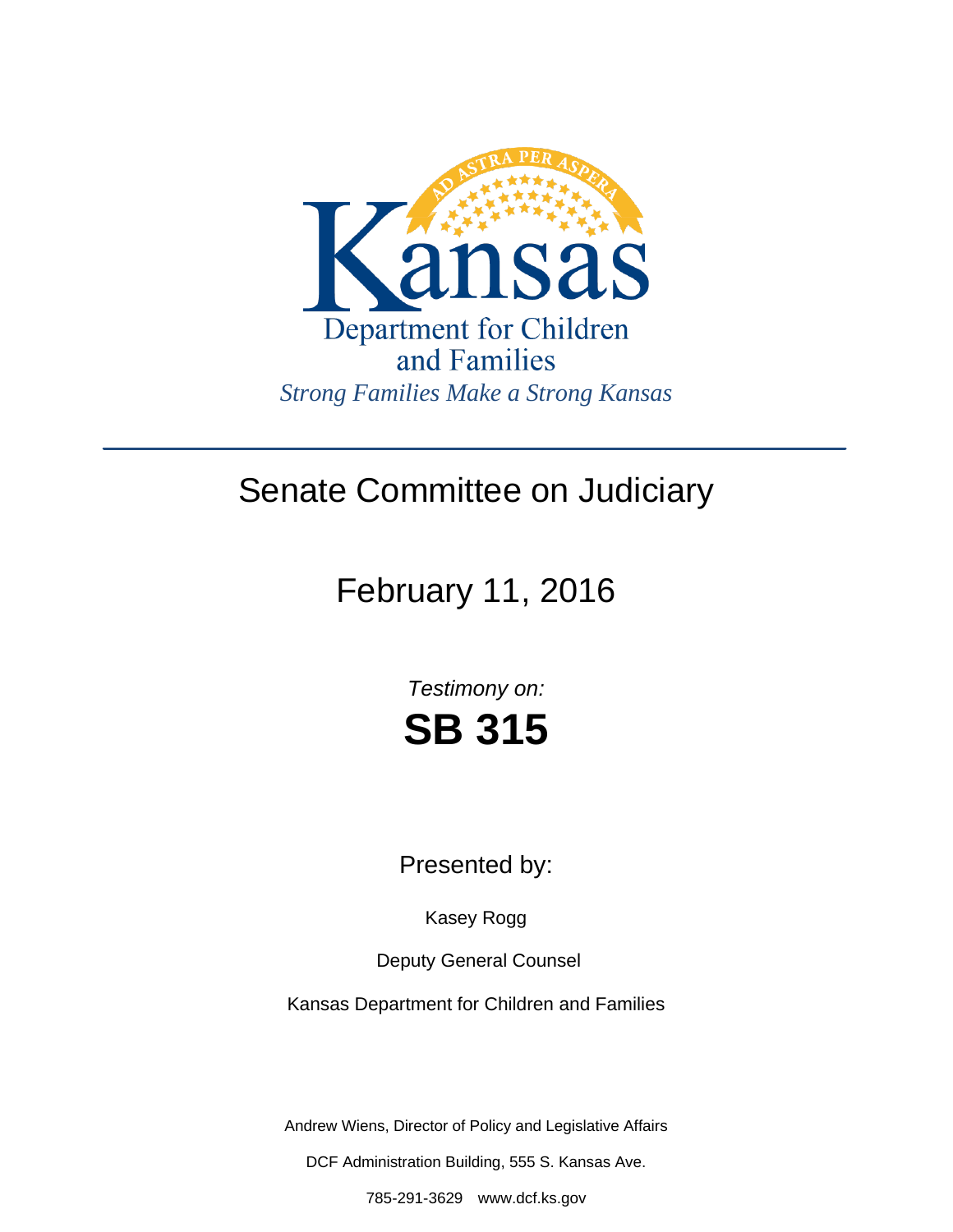## **Testimony of:**

 Kasey Rogg, Deputy General Counsel Kansas Department for Children and Families Topeka, Kansas

**Testimony on:** 

SB 315

## **Chairman King, Vice Chair Smith, Ranking Member Haley and Members of the Committee:**

I am Kasey Rogg, Deputy General Counsel, Kansas Department for Children and Families (DCF). Thank you for this opportunity to provide testimony regarding SB 315.

The Department for Children and Families Foster Care and Residential Facility Licensing Division is responsible for issuing licenses to family foster homes that are in compliance with applicable statutes and regulations. These statutes and regulations set standards that are thoughtfully designed to ensure the health, safety and well-being of children in foster care.

Current regulations contain a limitation on the number of children who can be placed in care in a home (K.A.R. 28-4-804(a)(1)). A license may be granted for a maximum of four children in foster care, with a maximum of six children in the home, including the foster parent(s)' own children under 16 years of age. No more than two children in the home may be under 18 months of age.

This limitation is similar to the limitation of SB 315. What is not similar is that under the regulations, the Foster Care and Residential Facility Licensing Division is permitted discretion to grant exceptions to the limitations, which can exceed 30 days. The enactment of SB 315 will remove this discretion.

Kathy Armstrong, my colleague testifying with me today, representing DCF Prevention and Protection Services, addresses information as to the need for the discretion to grant exceptions. I will address the actual procedures used to ensure that exceptions to the capacity regulation are granted only after careful consideration and only if consistent with the health, safety and well-being of the specific children in foster care.

## **Requirements to Request an Exception**

A request for an exception to the capacity regulation must be made in writing on a detailed, three-page form. The form requires the signature of the sponsoring Child Placing Agency (CPA) social worker and requires a narrative plan of how the exception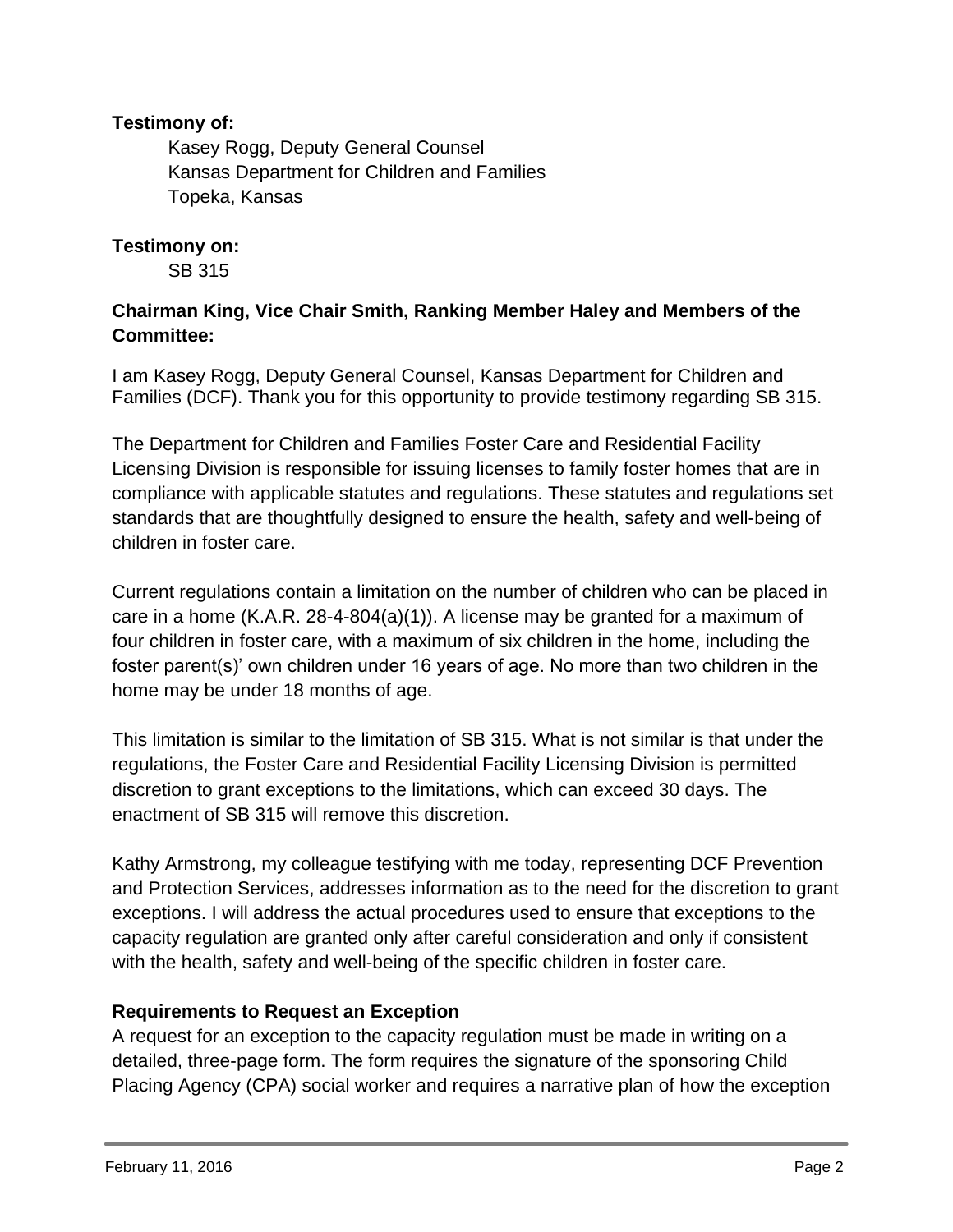is in the best interest of each specific child and how the social worker will assure the health, safety and well-being of each of the children in care. The CPA social worker must submit a floor plan of the foster home. Accompanying the floor plan, the planned occupants of every bedroom are to be listed together with their age, gender, relationship to the foster parent(s) and, if applicable, the length of time they have been placed in the home. Sibling relationship information must be provided. The number of beds and cribs must be explained. We inquire as to the number of seats and appropriate restraints in available vehicles to be used to provide necessary transportation. We specifically inquire about vehicle child safety seats and/or booster seats. We verify that the family is equipped to care for children in the age range of the particular children in care. We inquire as to any special needs of any child. We request information about any additional supports the CPA may provide to enable the foster family to provide the necessary care for the children. We inquire as to how many other local family foster homes were contacted within the particular agency for placement of the foster child or children concerned and what other CPAs were contacted (including specific contact information).

## **Exception Approval Process**

After the exception request is submitted, only the Division Director or a Regional Administrator has the authority to grant an exception. As individual consideration is given to each request, factors considered include:

- The justification for the exception
- The length of time requested for the exception
- Any prior exceptions and/or extension of a prior exception
- Additional supports the Child Placing Agency may provide to the home, such as respite
- Additional monitoring of the home
- Past enforcement history
- Past complaint history
- How long the home has been licensed
- Other biological children in the home
- Individual factors related to the child
- Age mates of children sharing rooms and approval of same by case managers
- Total number of children under 16
- Whether children are outside of licensed age range
- Square footage
- Whether rooms proposed to be used for foster care have been inspected by our surveyor previously
- How long it has been since our surveyor last inspected premises